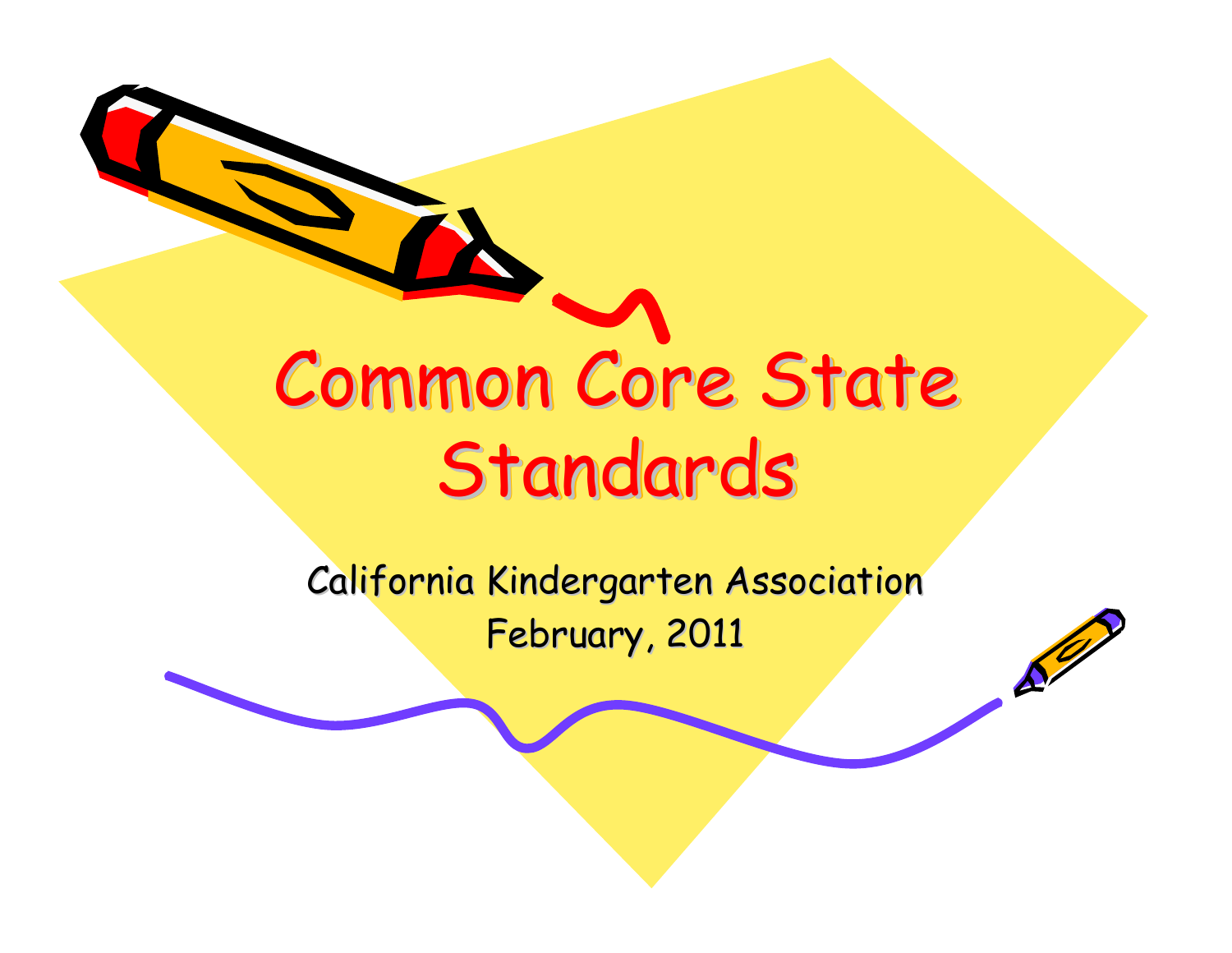#### Common Core State Standards

- Developed by Council of Chief State School Officers and the National Governors Association Center for Best Practices; adopted by 42 states and territories
- Language Arts & Mathematics, K-12
- Adopted by CA Board of Education in August 2010

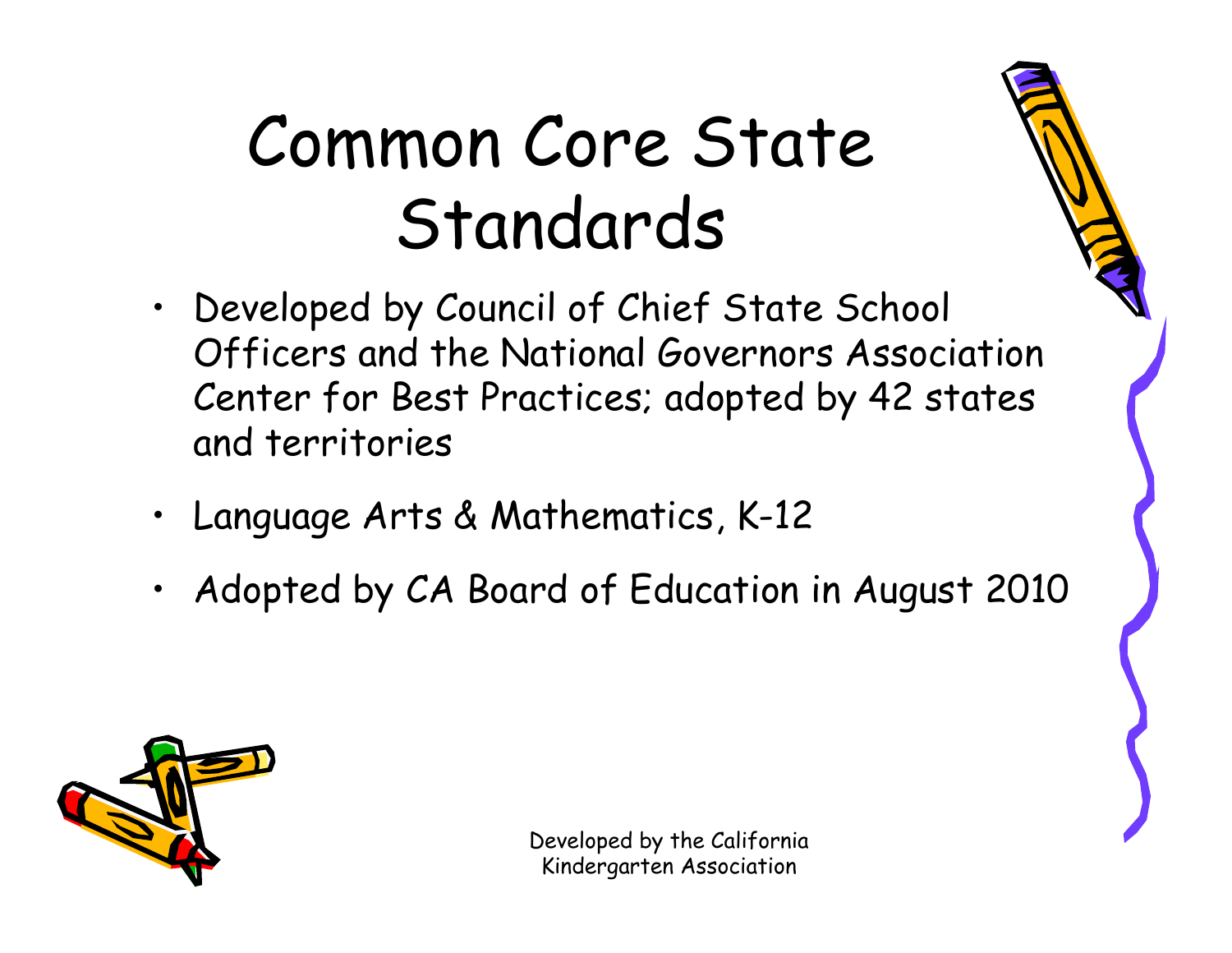#### Common Core State Standards

•[www.corestandards.org](http://www.corestandards.org/)

[www.naeyc.org](http://www.naeyc.org/) or [www.naecs-sde.org](http://www.naecs-sde.org)

• The standards were developed in collaboration with teachers, school administrators, and professional organization experts who provided feedback on previous drafts.

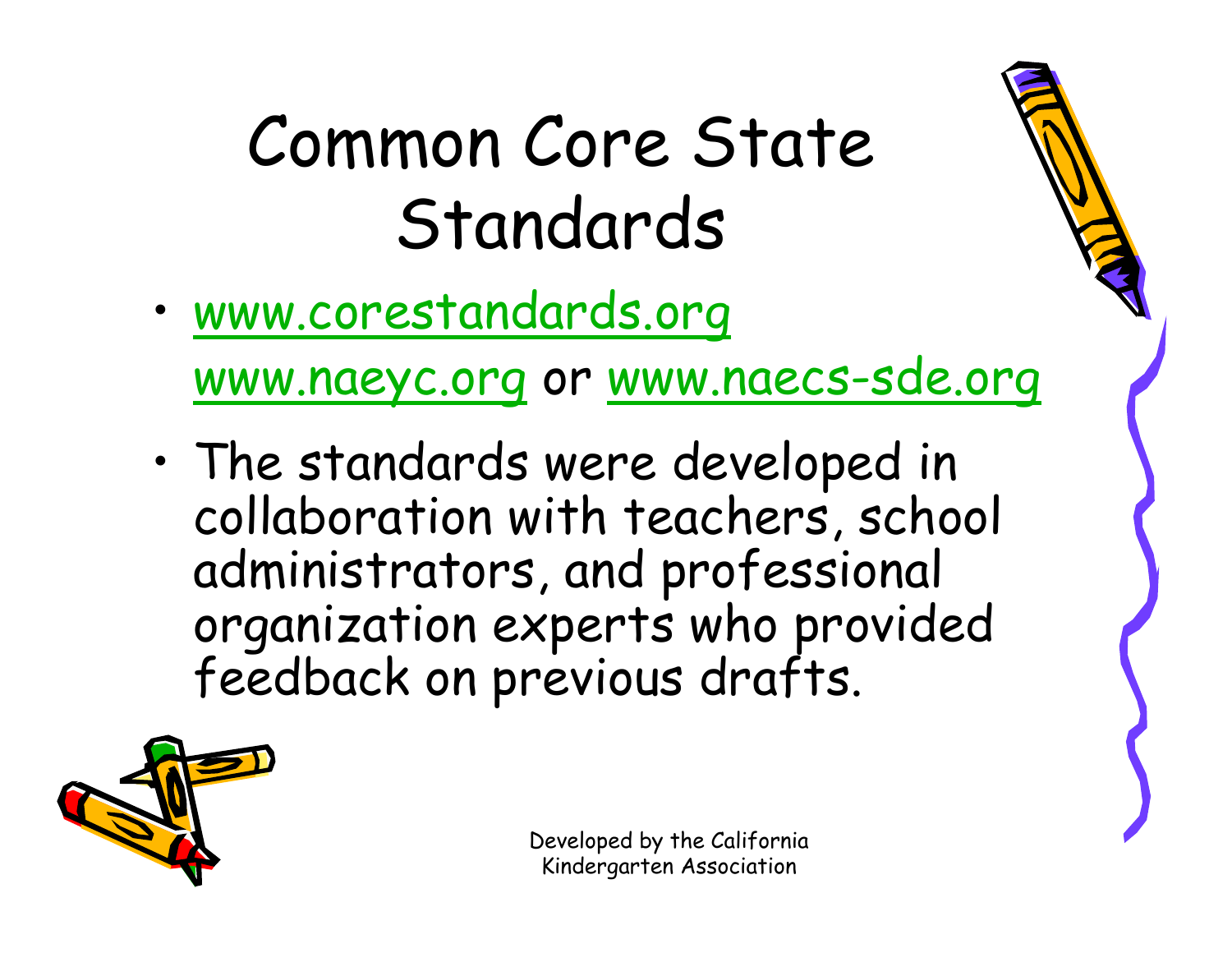## Early Childhood Perspective

• The National Association for the Education of Young Children (NAEYC) & the National Association of Education Consultants in State Departments of Education provided comments on various drafts. Their statements indicate they thought the standards, as a whole, were fair and age appropriate for K through 3rd grade; they were clear and developmental.

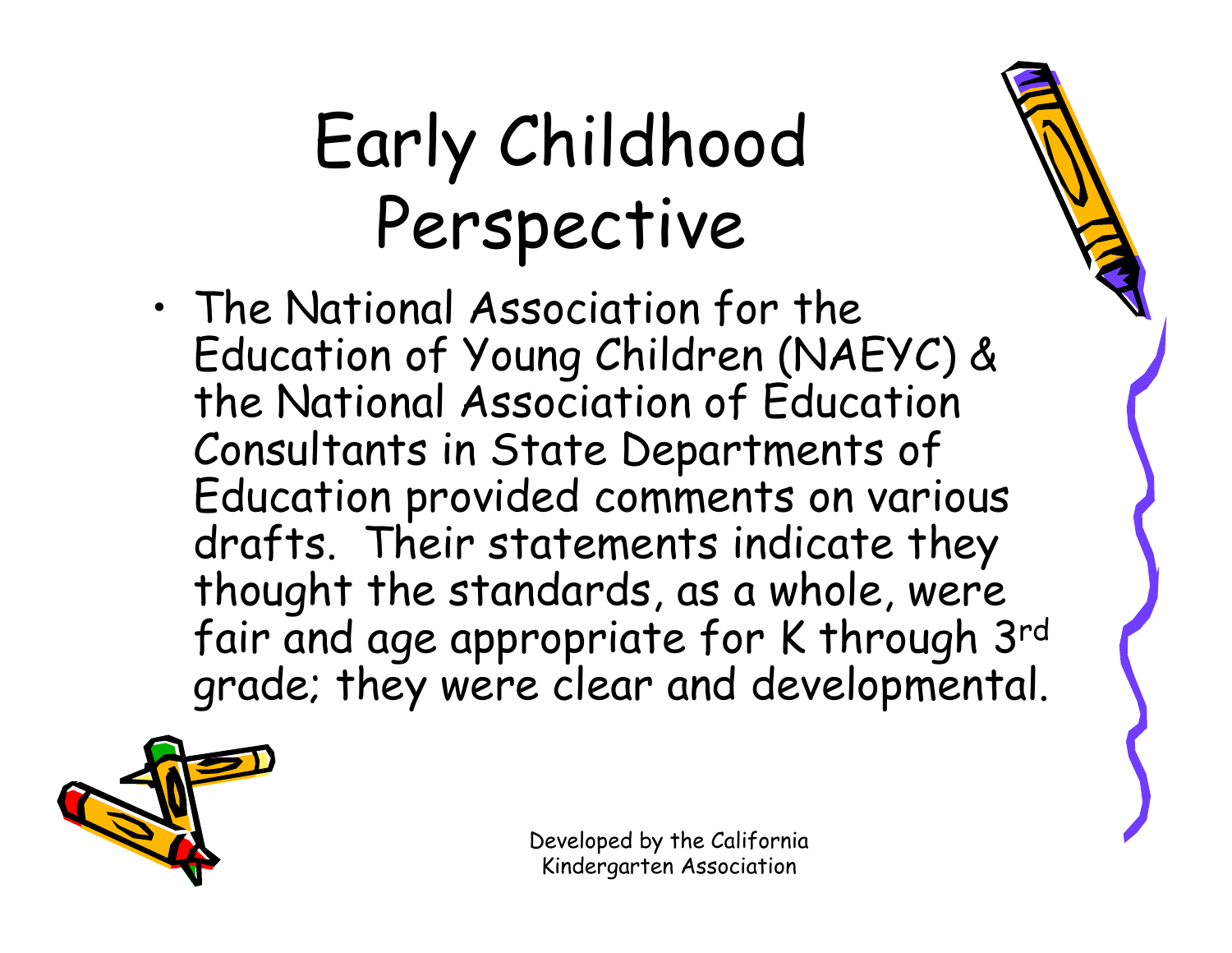## Early Childhood Perspective, con't.

• NAEYC & NAEC-SDE warned that the standards should never be used to deny entry to K or retention in grade; should not rule out other standards for learning; should not limit education to the two subject area; and should not ignore social and emotional development and approaches to learning.

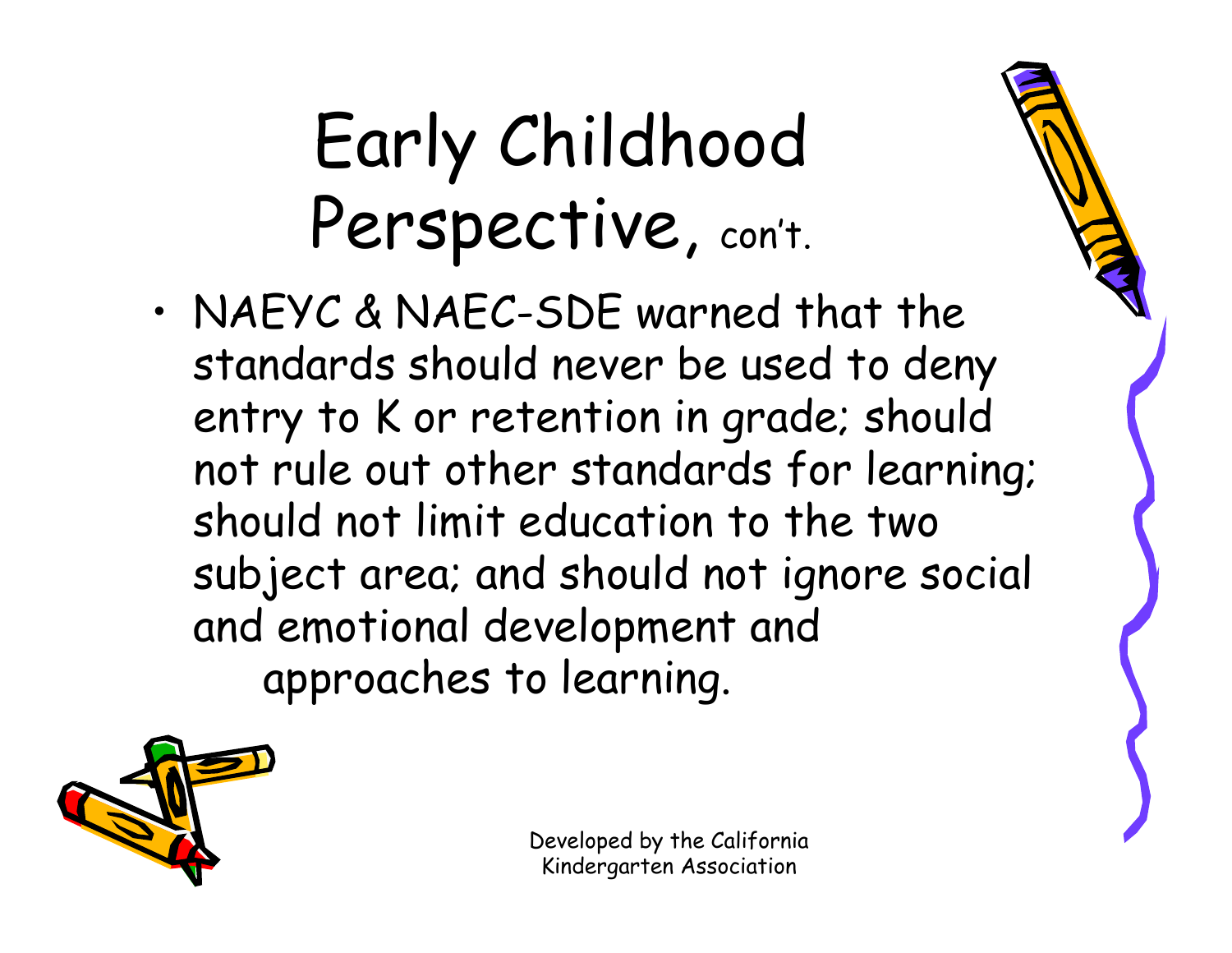## Continuum of Development

• A developmental continuum of standards, curriculum, and assessments – extending from the early years into later schooling – can support better transitions from infant/toddler care through preschool programs to kindergarten and into the primary grades.

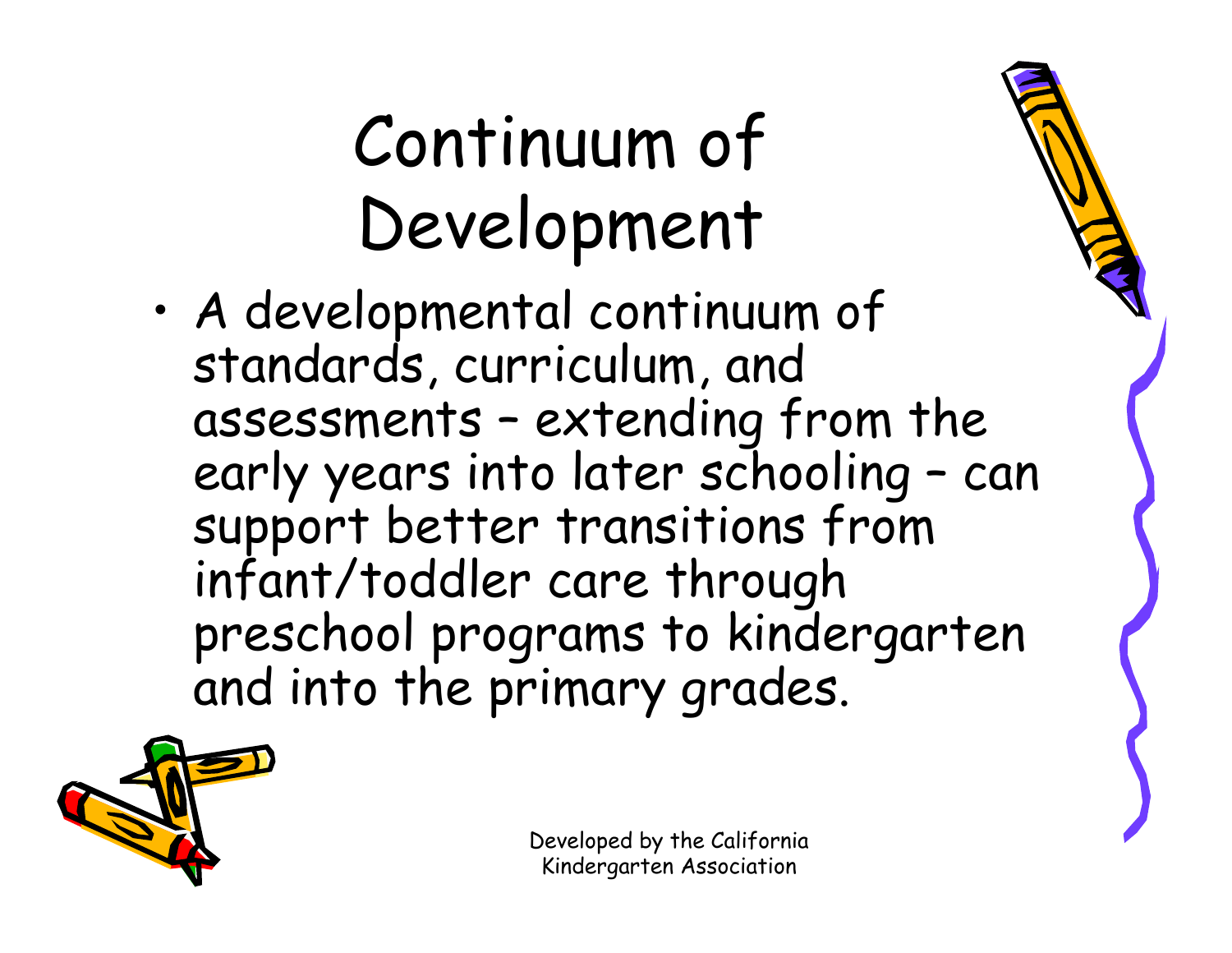## Congruity of Standards

- • The Common Core State Standards, the CA Academic Content Standards, and the Preschool Foundations are similar.
- • A handout shows CA State Academic Standards, Preschool Foundations, and Common Core State Standards for Listening & Speaking.



Developed by the California Kindergarten Association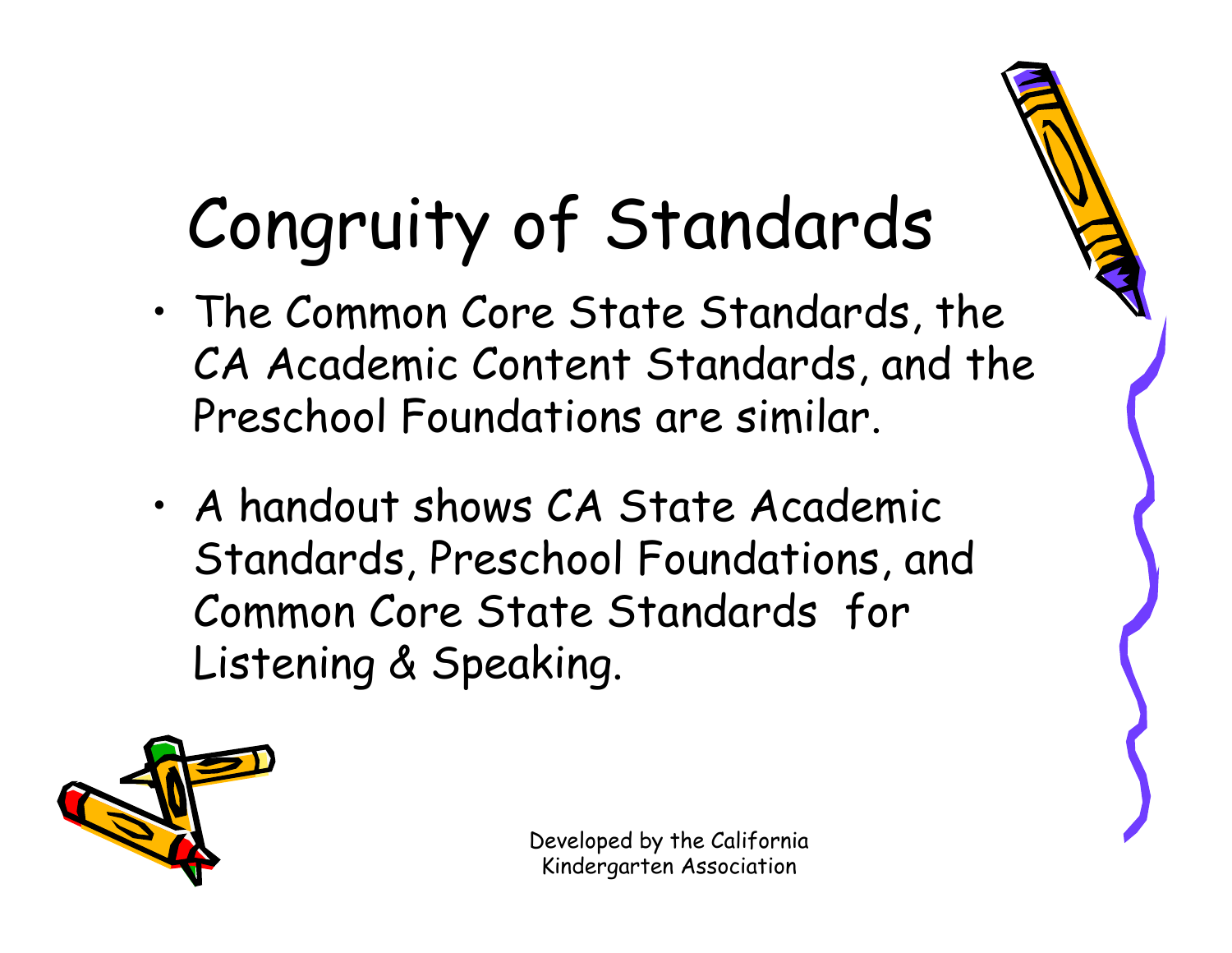#### CKA Initiative

- • Draft sample curriculum based on CCSS's and developmentally appropriate practices for our website and to share with CDE
- • Offer sample lesson plans on our website
	- Incorporate Art Really Teaches and other CKA resources



Developed by the California Kindergarten Association